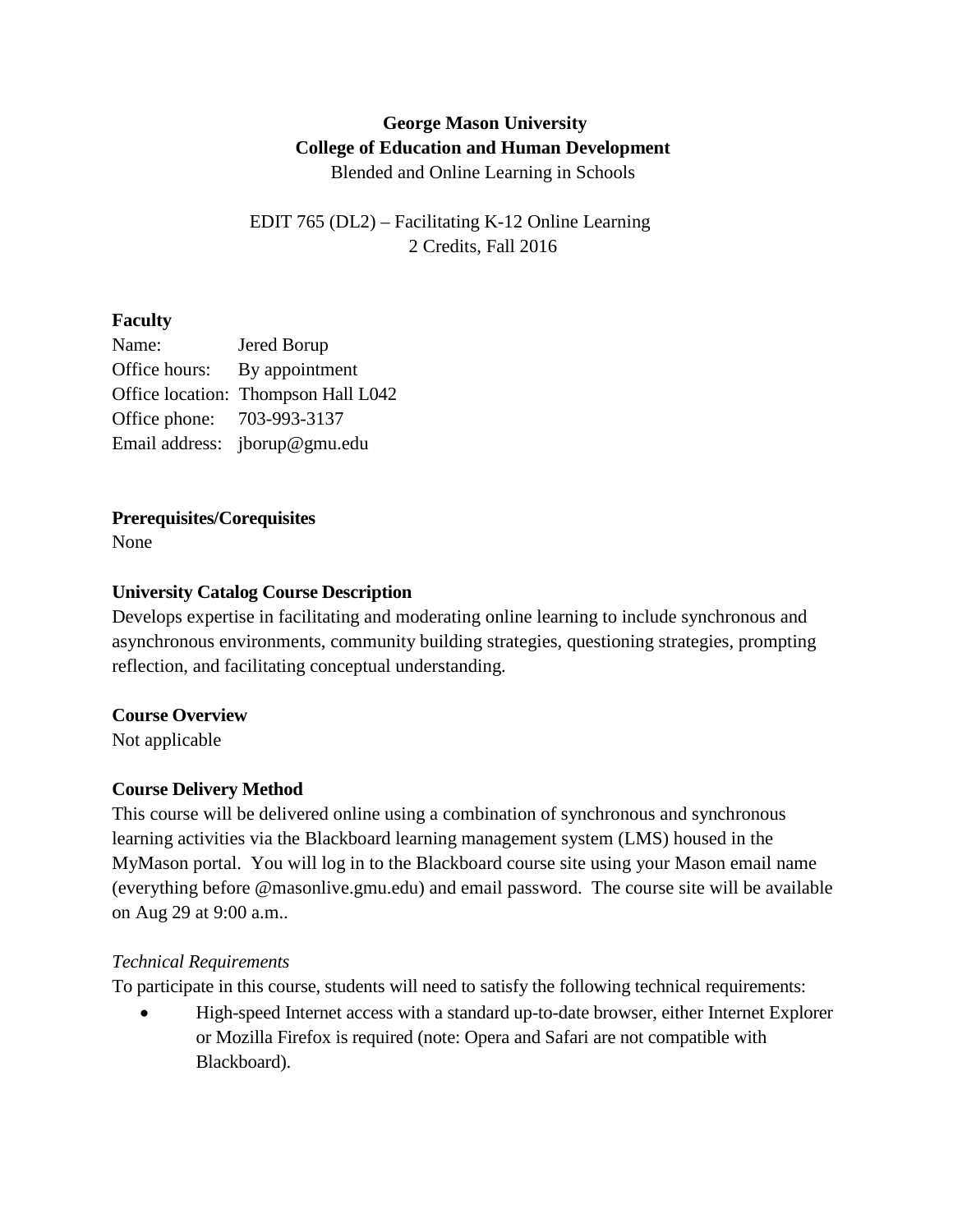- Students must maintain consistent and reliable access to their GMU email and Blackboard, as these are the official methods of communication for this course.
- Students will need a webcam with microphone
- Students may be asked to create logins and passwords on supplemental websites and/or to download trial software to their computer or tablet as part of course requirements.

# *Expectations*

- Course Week: Each week activities will start on Monday at 9:00 a.m. and end on Sunday at 11:59 p.m. Synchronous class activities will also be scheduled during that time based on student and instructor availability.
- Log-in Frequency:

Students must actively check the course Blackboard site and their GMU email for communications from the instructor, class discussions, and/or access to course materials multiple times per week. In addition, students must attend all synchronous meetings. Participation: Students are expected to actively engage in all course activities throughout the semester, which includes viewing all course materials, completing course activities and assignments, participating in course discussions and group interactions, and synchronous group meetings.

- Technical Competence: Students are expected to demonstrate competence in the use of all course technology. Students who are struggling with technical components of the course are expected to seek assistance from the instructor and/or College or University technical services.
- Technical Issues: Students should anticipate some technical difficulties during the semester and should, therefore, budget their time accordingly. Late work will not be accepted based on individual technical issues.
- Workload: Please be aware that this course is **not** self-paced. Students are expected to meet *specific deadlines* and *due dates* listed in the **Class Schedule** section of this syllabus. It is the student's responsibility to keep track of the weekly course schedule of topics, readings, activities and assignments due.
- Instructor Support: Students may schedule a one-on-one meeting to discuss course requirements, content or other course-related issues. Those unable to come to a Mason campus can meet with the instructor via telephone or web conference. Students should email the instructor to schedule a one-on-one session, including their preferred meeting method and suggested dates/times.
- Netiquette: The course environment is a collaborative space. Experience shows that even an innocent remark typed in the online environment can be misconstrued. Students must always re-read their responses carefully before posting them, so as others do not consider them as personal offenses. *Be positive in your approach with others and diplomatic in selecting your words.* Remember that you are not competing with classmates, but sharing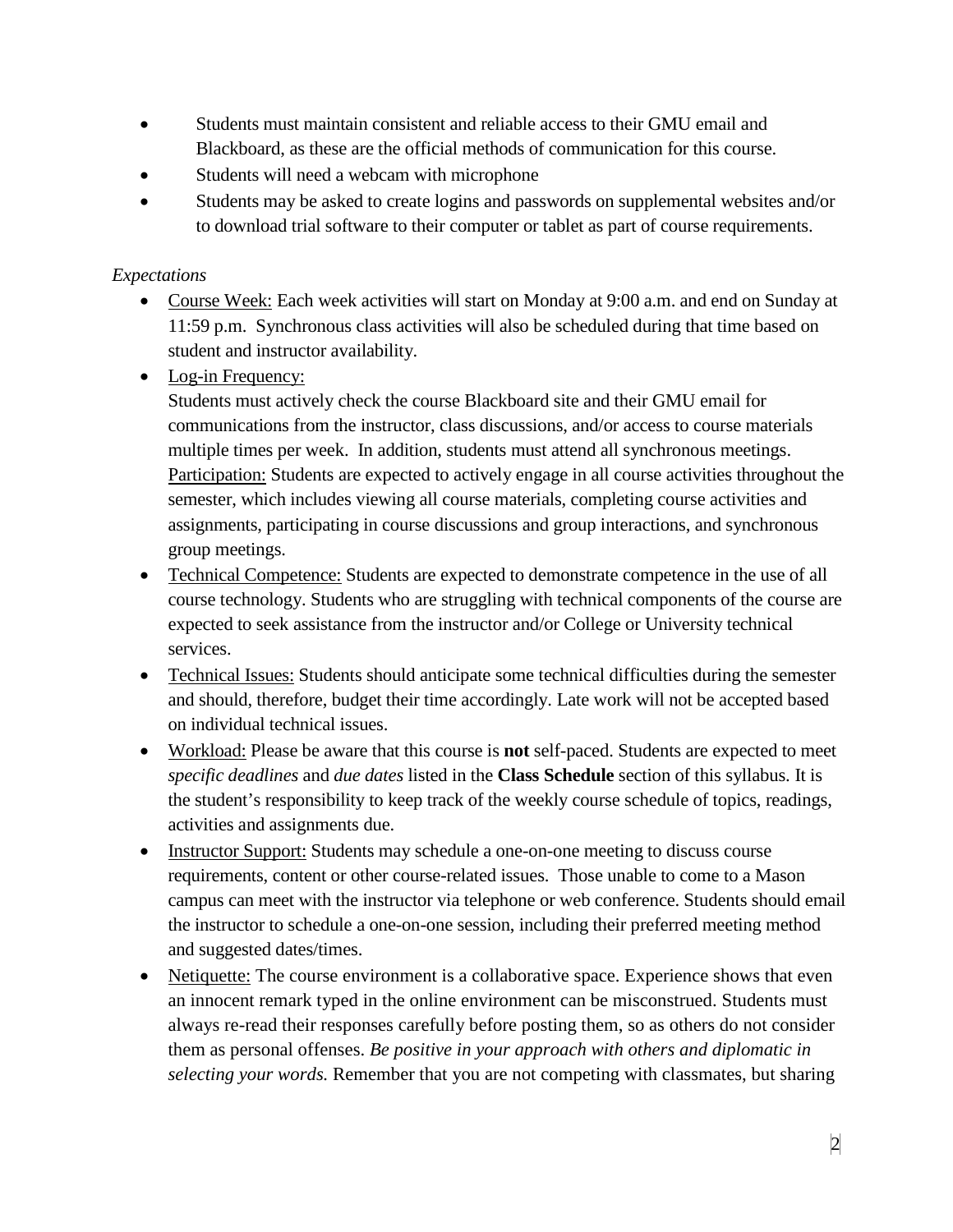information and learning from others. All faculty are similarly expected to be respectful in all communications.

• Accommodations: Online learners who require effective accommodations to insure accessibility must be registered with George Mason University Disability Services.

### **Learner Outcomes or Objectives**

This course is designed to enable students to do the following:

- 1. Distinguish between asynchronous and synchronous communication in online K12 learning environments,
- 2. Facilitate K12 online group discussions using a variety of online tools,
- 3. Demonstrate knowledge of and ability to implement online community building strategies in K12 online environments,
- 4. Demonstrate knowledge of and ability to implement online questioning strategies in K12 online environments,
- 5. Demonstrate knowledge of and ability to implement online strategies for reflection in K12 online environments, and
- 6. Demonstrate knowledge of and ability to implement online strategies to facilitate conceptual understanding in K12 online environments.

#### **Professional Standards**

This course is aligned with the International Association for K12 Online Learning's (iNACOL) (2010) National Standards for Quality Online Teaching. Standards A.4, A.5, A.6, J.1, and J.2 are covered by the program prerequisite for licensure. The full list and description of standards can be accessed at

http://www.inacol.org/research/nationalstandards/iNACOL\_TeachingStandardsv2.pdf.

Upon completion of this course, students will have met the following professional standards:

Standard A The online teacher knows the primary concepts and structures of effective online instruction and is able to create learning experiences to enable student success. (A.1)

Standard B The online teacher understands and is able to use a range of technologies, both existing and emerging, that effectively support student learning and engagement in the online environment. (B.4, B.5)

Standard C The online teacher plans, designs, and incorporates strategies to encourage active learning, application, interaction, participation, and collaboration in the online environment. (C.2, C.3, C.4, C.6, C.8)

Standard I The online teacher demonstrates competency in using data from assessments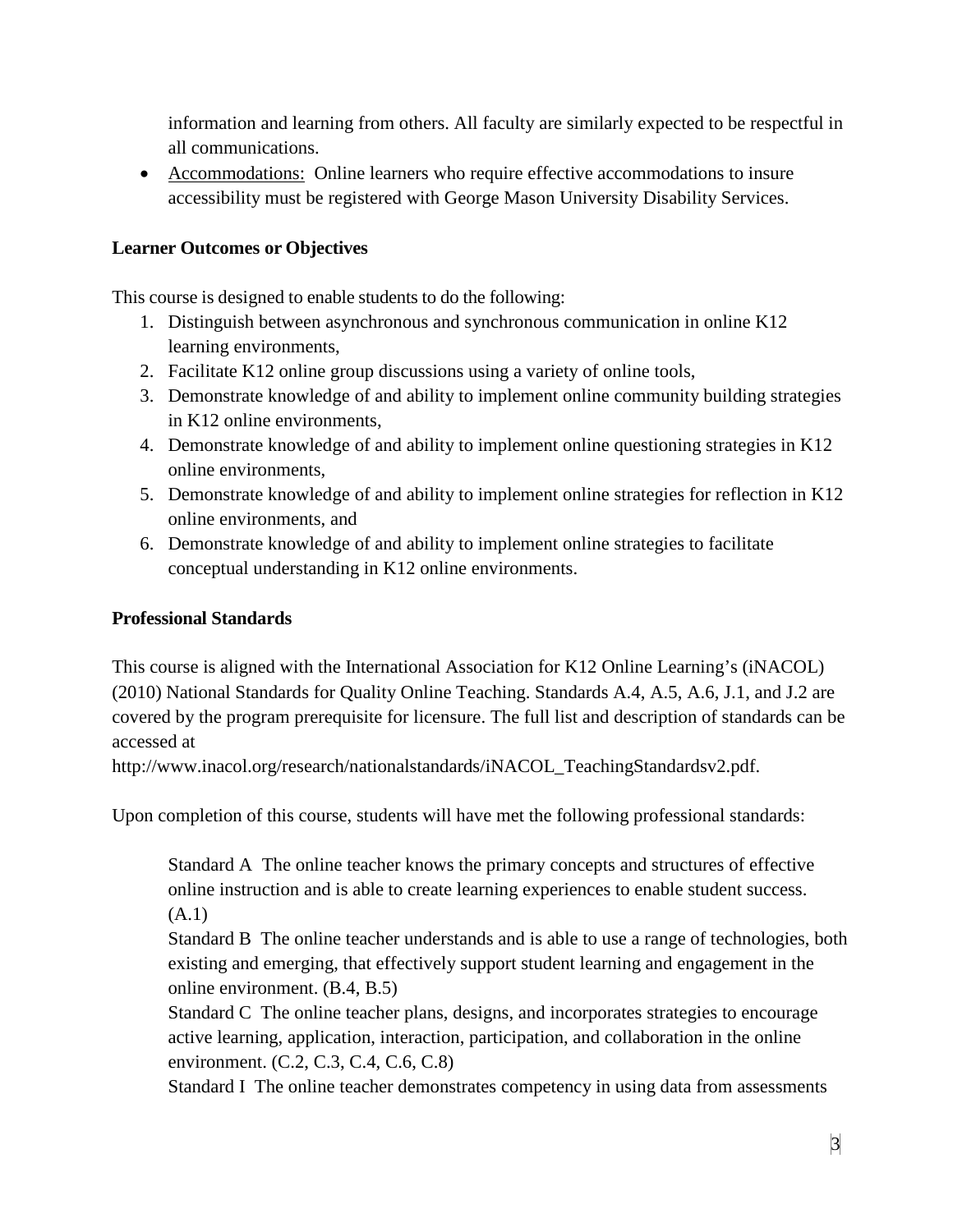and other data sources to modify content and to guide student learning. . (I.1, I.2, I.3, I.4, I.5, I.6, I.7, I.8, I.9, I.10, I.11, I.12, I.13)

Standard K The online teacher arranges media and content to help students and teachers transfer knowledge most effectively in the online environment. (K.1, K.2)

### **Required Texts**

Peddiwell, A. (2004). *The Saber-Tooth Curriculum, Classic Edition*, McGraw-Hill

### **Course Performance Evaluation**

Students are expected to submit all assignments on time in the manner outlined by the instructor (e.g., Blackboard, Tk20).

#### • **Assignments and Examinations**

| <b>Assignment</b>                          | <b>Point Value</b> |
|--------------------------------------------|--------------------|
| Venn Diagram                               | 3                  |
| Belief statement and theory table          | 5 points           |
| Synchronous group meeting participation    | 3 each             |
| Asynchronous discussion activities         | 3 each             |
| Facilitating Discussions Handbook*         | 15 points          |
| <b>Facilitating Collaborative Learning</b> | 15 points          |
| Handbook*                                  |                    |

\* These projects will be combined and submitted as a core performance-based assessment for this course (see rubric at the end of the syllabus) and this assignment MUST BE SUBMITTED TO THE ASSESSMENTS LINK IN BLACKBOARD IN THE TK20 SYSTEM as well as in the regular submission on the course website. Please contact  $TK20$ help@gmu.edufor any questions related to the TK20 system assignment upload.

# • **Grading Policies**

# *Mastery Learning Approach*

In this course we take a mastery learning approach to the assignments. This is how it will work:

- The criteria for completing the assignments will be clearly spelled out.
- The instructor will evaluate your work and provide qualitative feedback on your assignments.
- If you have adequately completed all of the criteria you will receive full credit on the assignment.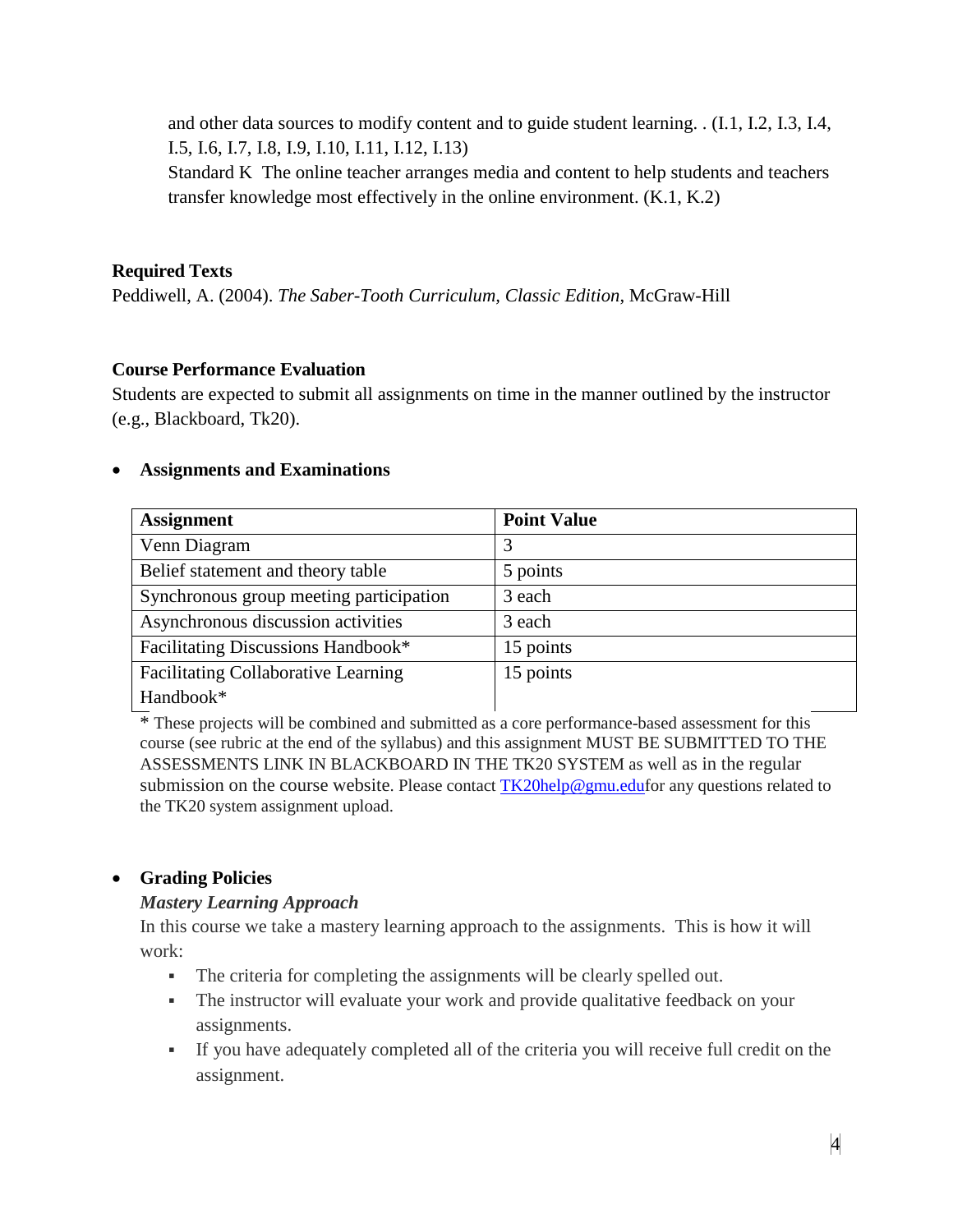- If you have not adequately completed all of the criteria, the assignment will be returned and you will be subject to late points until all of the criteria are complete.
- You must complete ALL assignments to get a passing grade.

### *Grading scale*

| Grade          | Grade Percentage Range |
|----------------|------------------------|
| A              | 94-100                 |
| А-             | 90-93                  |
| $B+$           | 87-89                  |
| B              | 84-86                  |
| B-             | 80-83                  |
| $\overline{C}$ | 70-79                  |
| F              | 0-69                   |

#### **Professional Dispositions**

Students are expected to exhibit professional behaviors and dispositions at alltimes.

# **Core Values Commitment**

The College of Education and Human Development is committed to collaboration, ethical leadership, innovation, research-based practice, and social justice. Students are expected to adhere to these principles: [http://cehd.gmu.edu/values/.](http://cehd.gmu.edu/values/)

# **GMU Policies and Resources for Students**

#### *Policies*

- Students must adhere to the guidelines of the Mason Honor Code (see [http://oai.gmu.edu/the](http://oai.gmu.edu/the-mason-honor-code/)[mason-honor-code/\)](http://oai.gmu.edu/the-mason-honor-code/).
- Students must follow the university policy for Responsible Use of Computing (see [http://universitypolicy.gmu.edu/policies/responsible-use-of-computing/\)](http://universitypolicy.gmu.edu/policies/responsible-use-of-computing/).
- Students are responsible for the content of university communications sent to their Mason email account and are required to activate their account and check it regularly. All communication from the university, college, school, and program will be sent to students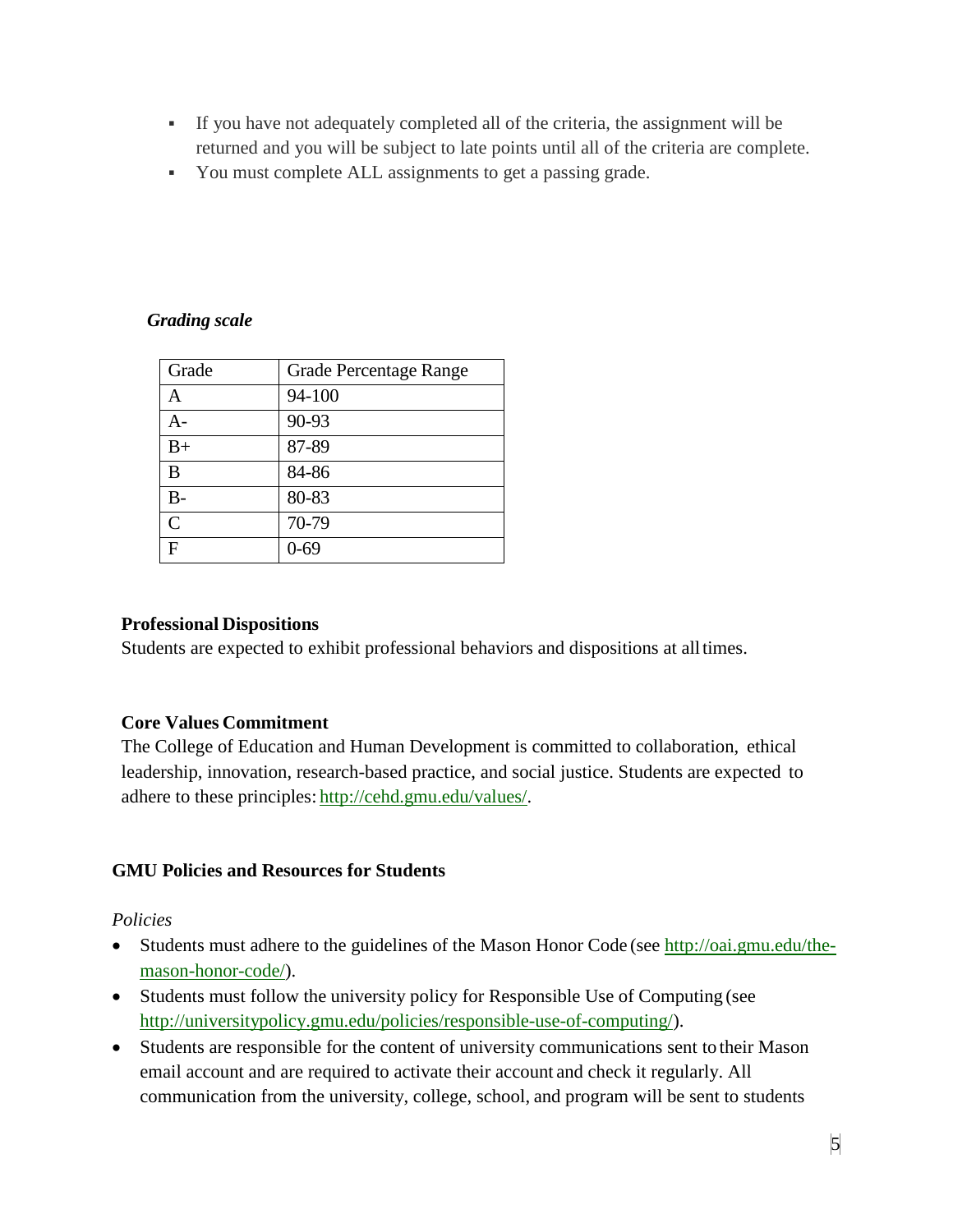**solely** through their Mason email account.

- Students with disabilities who seek accommodations in a course must be registered with George Mason University Disability Services. Approved accommodations will begin at the time the written letter from Disability Services is received by the instructor (see [http://ods.gmu.edu/\)](http://ods.gmu.edu/).
- Students must follow the university policy stating that all sound emitting devices shall be silenced during class unless otherwise authorized by the instructor.

# *Campus Resources*

- Support for submission of assignments to Tk20 should be directed to [tk20help@gmu.edu](mailto:tk20help@gmu.edu) or [https://cehd.gmu.edu/api/tk20.](https://cehd.gmu.edu/api/tk20) Questions or concerns regarding use of Blackboard should be directed to [http://coursessupport.gmu.edu/.](http://coursessupport.gmu.edu/)
- The George Mason University Writing Center staff provides a variety of resources and services (e.g., tutoring, workshops, writing guides, handbooks) intended to support students as they work to construct and share knowledge through writing(see [http://writingcenter.gmu.edu/\)](http://writingcenter.gmu.edu/).
- The George Mason University Counseling and Psychological Services (CAPS) staff consists of professional counseling and clinical psychologists, social workers, and counselors who offer a wide range of services (e.g., individual and group counseling, workshops and outreach programs) to enhance students' personal experience and academic performance (see [http://caps.gmu.edu/\)](http://caps.gmu.edu/).
- The George Mason University Office of Student Support staff helps students negotiate life situations by connecting them with appropriate campus and off-campus resources. Students in need of these services may contact the office by phone (703-993-5376). Concerned students, faculty and staff may also make a referral to express concern for the safety or well-being of a Mason student or the community by going to [http://studentsupport.gmu.edu/,](http://studentsupport.gmu.edu/) and the OSS staff will follow up with the student.

# **For additional information on the College of Education and Human Development, please visit our website https://cehd.gmu.edu/.**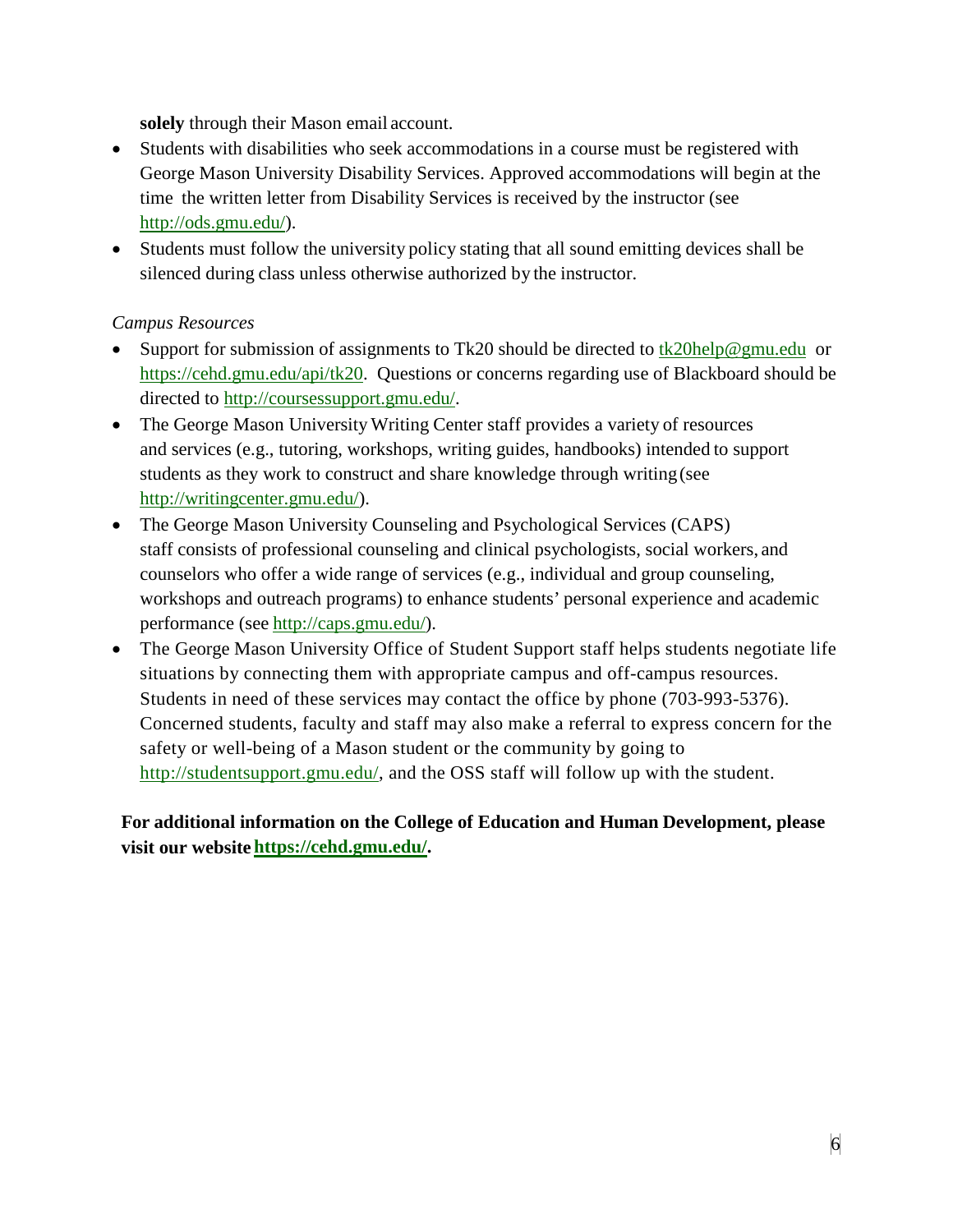# **Class Schedule**

| Week          | <b>Guiding Questions and Topics</b>       | Activities and Projects                                        |  |
|---------------|-------------------------------------------|----------------------------------------------------------------|--|
| Week 1        | What are 21 <sup>st</sup> century skills? | Participate in the online learning                             |  |
| Aug 29-Sept 4 |                                           | activities on the course website                               |  |
|               | What are the major learning theories?     |                                                                |  |
|               |                                           | Complete a summary table for the                               |  |
|               | How does distance education               | major learning theories                                        |  |
|               | compare to online learning?               |                                                                |  |
|               |                                           | Write a teaching and learning belief                           |  |
|               |                                           | statement                                                      |  |
|               |                                           |                                                                |  |
|               |                                           | Create a Venn Diagram comparing                                |  |
|               |                                           | online learning and distance education                         |  |
|               |                                           |                                                                |  |
|               |                                           | Begin reading Saber-tooth Curriculum<br>and the reading guide. |  |
| Week 2        | Why are online and blended                | Participate in the online learning                             |  |
| Sept 5-11     | discussions important?                    | activities on the course website                               |  |
|               |                                           |                                                                |  |
|               | What are the different types of           | Continue reading Saber-tooth                                   |  |
|               | discussion board activities and           | Curriculum and the reading guide.                              |  |
|               | prompts?                                  |                                                                |  |
|               |                                           | Begin the facilitating discussions                             |  |
|               | What are the qualities of an effective    | section of your online facilitator                             |  |
|               | discussion board prompt?                  | handbook.                                                      |  |
|               |                                           |                                                                |  |
|               | What are the different types of online    |                                                                |  |
|               | discussion tools?                         |                                                                |  |
|               |                                           |                                                                |  |
|               |                                           |                                                                |  |
| Week 3        | What are best practices for assessing     | Participate in the online learning                             |  |
| Sept 12-18    | students' discussion participation?       | activities on the course website                               |  |
|               | How do teachers effectively facilitate    | Finish reading Saber-tooth Curriculum                          |  |
|               | online discussions?                       | and the reading guide.                                         |  |
|               |                                           |                                                                |  |
|               | What are content specific examples        | Finish the facilitating discussions                            |  |
|               | of discussion activities?                 | section of your online facilitator                             |  |
|               |                                           | handbook.                                                      |  |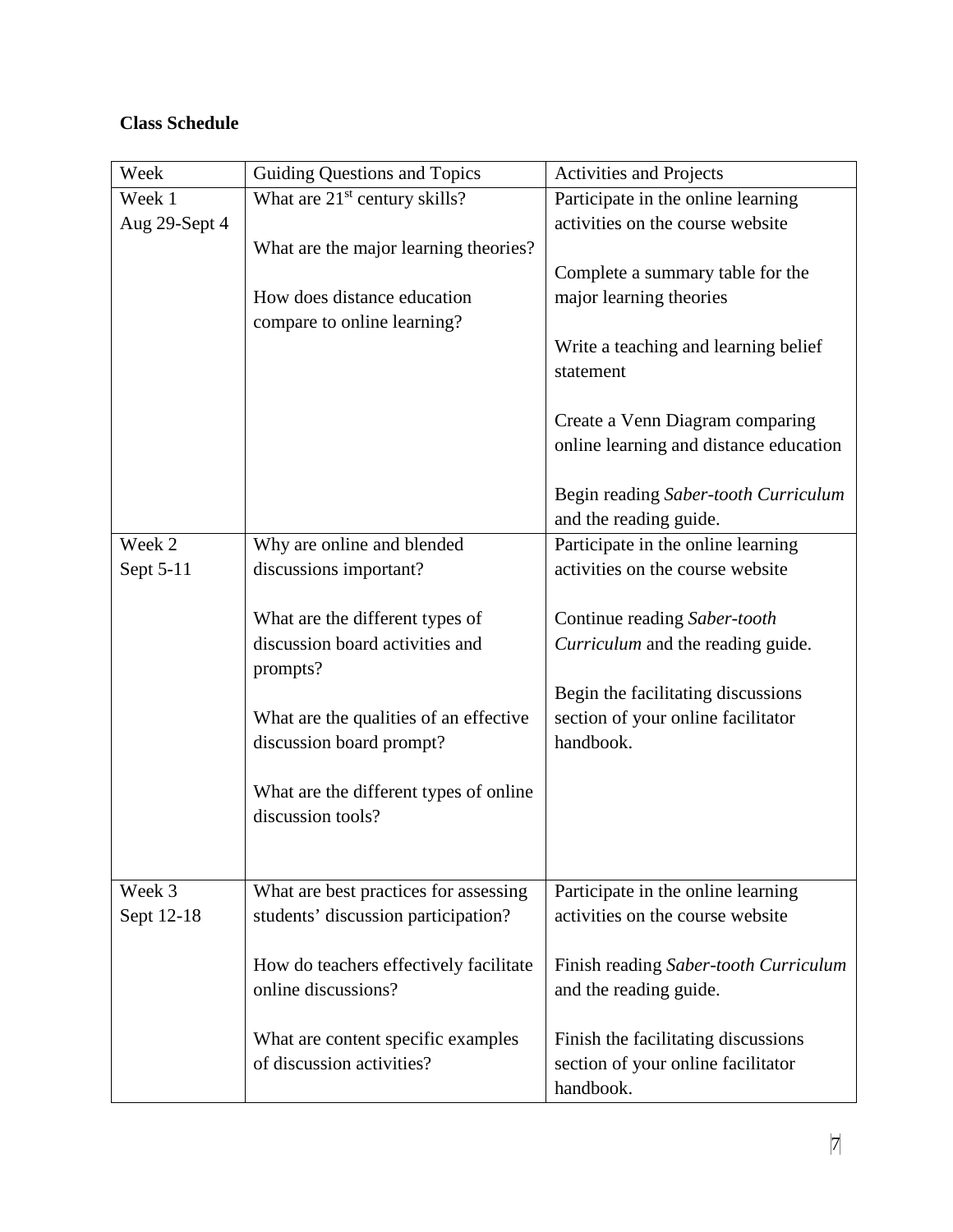|                         |                                                                                 | Schedule group meetings with the<br>instructor                         |  |
|-------------------------|---------------------------------------------------------------------------------|------------------------------------------------------------------------|--|
| Week 4                  | What does society need from our                                                 | Participate in the online learning                                     |  |
| Sept 19-25              | education system?                                                               | activities on the course website                                       |  |
|                         | What is project and problem based<br>learning?                                  | Work collaboratively on your<br>facilitator handbook                   |  |
|                         | What are content specific examples<br>of project and problem based<br>learning? | Attend and participate in the group<br>meeting                         |  |
|                         |                                                                                 | Complete the participation survey                                      |  |
| Week 5<br>Sept 26-Oct 2 | What makes for effective online and<br>blended collaboration?                   | Participate in the online learning<br>activities on the course website |  |
|                         |                                                                                 | Work collaboratively on your<br>facilitator handbook                   |  |
|                         |                                                                                 | Attend and participate in the group<br>meeting                         |  |
|                         |                                                                                 | Complete the participation survey                                      |  |
|                         |                                                                                 |                                                                        |  |
| Week 6<br>Oct 3-9       | What makes for effective online and<br>blended collaboration?                   | Participate in the online learning<br>activities on the course website |  |
|                         |                                                                                 | Work collaboratively on your<br>facilitator handbook                   |  |
|                         |                                                                                 | Attend and participate in the group<br>meeting                         |  |
|                         |                                                                                 | Complete the participation survey                                      |  |
| Week 7                  | <b>Final Facilitator Guide Submission</b>                                       |                                                                        |  |
| Oct 10-16               |                                                                                 |                                                                        |  |

Note: Faculty reserves the right to alter the schedule as necessary, with notification to students.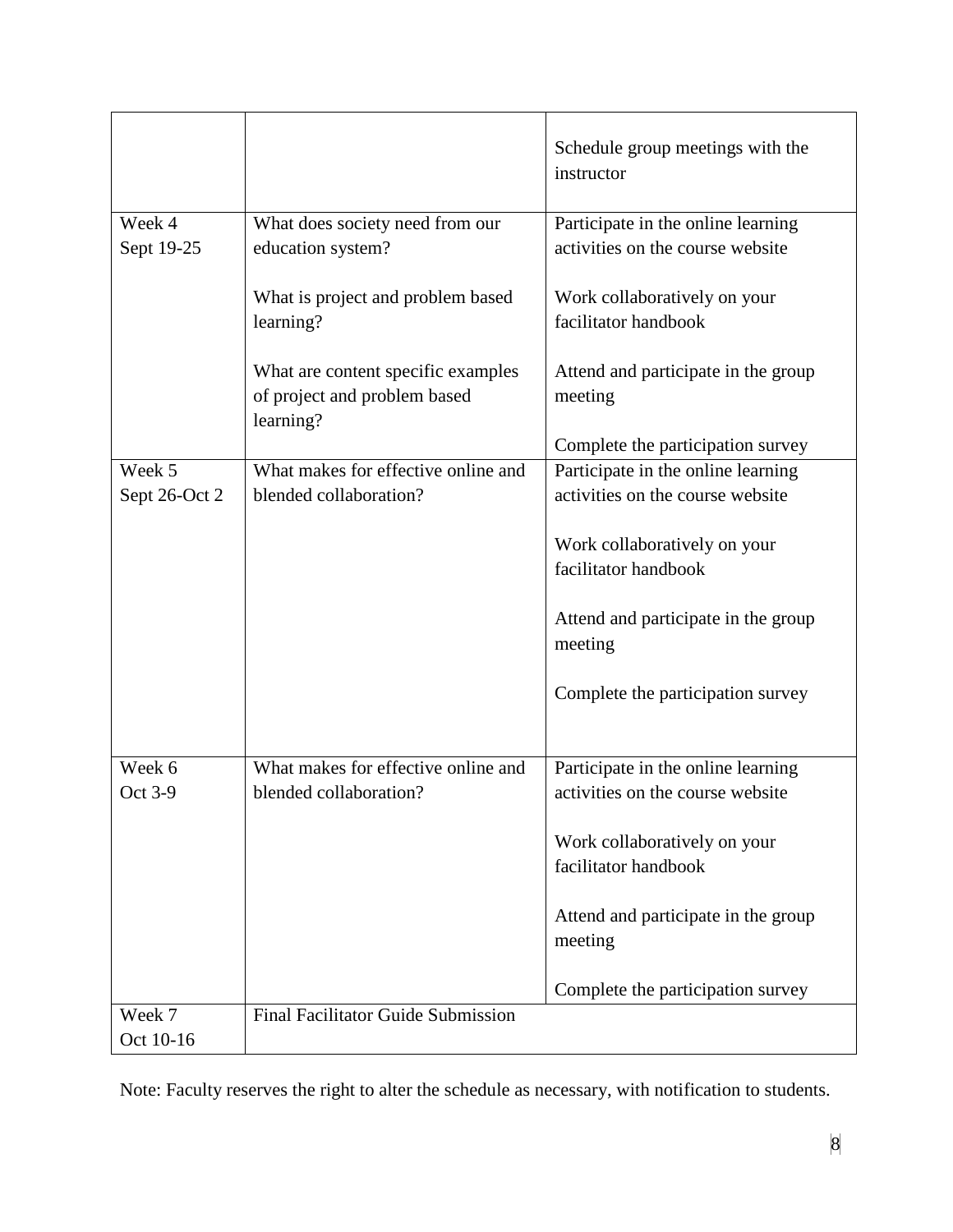#### **Assessment Rubric(s)**

As explained earlier, the course will use a mastery-based approach to grading. As a result, students will need to complete all of the assignment criteria in order to earn points on the assignment and all assignments must be completed in order to pass the course.

| <b>Criteria</b>          | <b>Expectation</b>                                                         |  |  |
|--------------------------|----------------------------------------------------------------------------|--|--|
| Introduction             | The introduction section effectively hooks teachers into the topic by      |  |  |
|                          | explaining why online discussions are important for blended and/or online  |  |  |
|                          | instruction                                                                |  |  |
| <b>Content and Scope</b> | The handbook displays an adequate understanding of strategies and best     |  |  |
|                          | practices for creating and facilitating online and blended discussions in  |  |  |
|                          | ways that result in the construction of meaning, community, and presence   |  |  |
| <b>Writing Style</b>     | The handbook is easy to read, the ideas are well formulated, and only      |  |  |
|                          | contains minor errors.                                                     |  |  |
| Layout                   | Each section follows best practices for print design resulting in sections |  |  |
|                          | that are well organized and enjoyable to read.                             |  |  |
| Media                    | Each section contains multimedia elements that enhance the text content    |  |  |
|                          | and adds authenticity to the content.                                      |  |  |
| Utility                  | The handbook provides clear strategies and content specific examples.      |  |  |
|                          | The handbook also describes and critiques specific discussion tools        |  |  |
| Citations and            | The handbook contains hyperlinks and citations to external                 |  |  |
| References               | recourses/articles following APA guidelines.                               |  |  |

# **Facilitating Discussions Handbook**

#### Facilitating Collaborative Learning Handbook

| Criteria             | <b>Expectation</b>                                                         |  |
|----------------------|----------------------------------------------------------------------------|--|
| Introduction         | The introduction section effectively hooks teachers into the topic by      |  |
|                      | explaining why online collaboration and project based learning is          |  |
|                      | important for the blended and/or online instruction                        |  |
| Content and Scope    | The handbook displays an exceptional or adequate understanding of          |  |
|                      | strategies and best practices for creating and facilitating online and     |  |
|                      | blended collaboration in ways that result in the construction of meaning,  |  |
|                      | community, and presence                                                    |  |
| <b>Writing Style</b> | The handbook is easy to read, the ideas are well formulated, and only      |  |
|                      | contains minor errors.                                                     |  |
| Layout               | Each section follows best practices for print design resulting in sections |  |